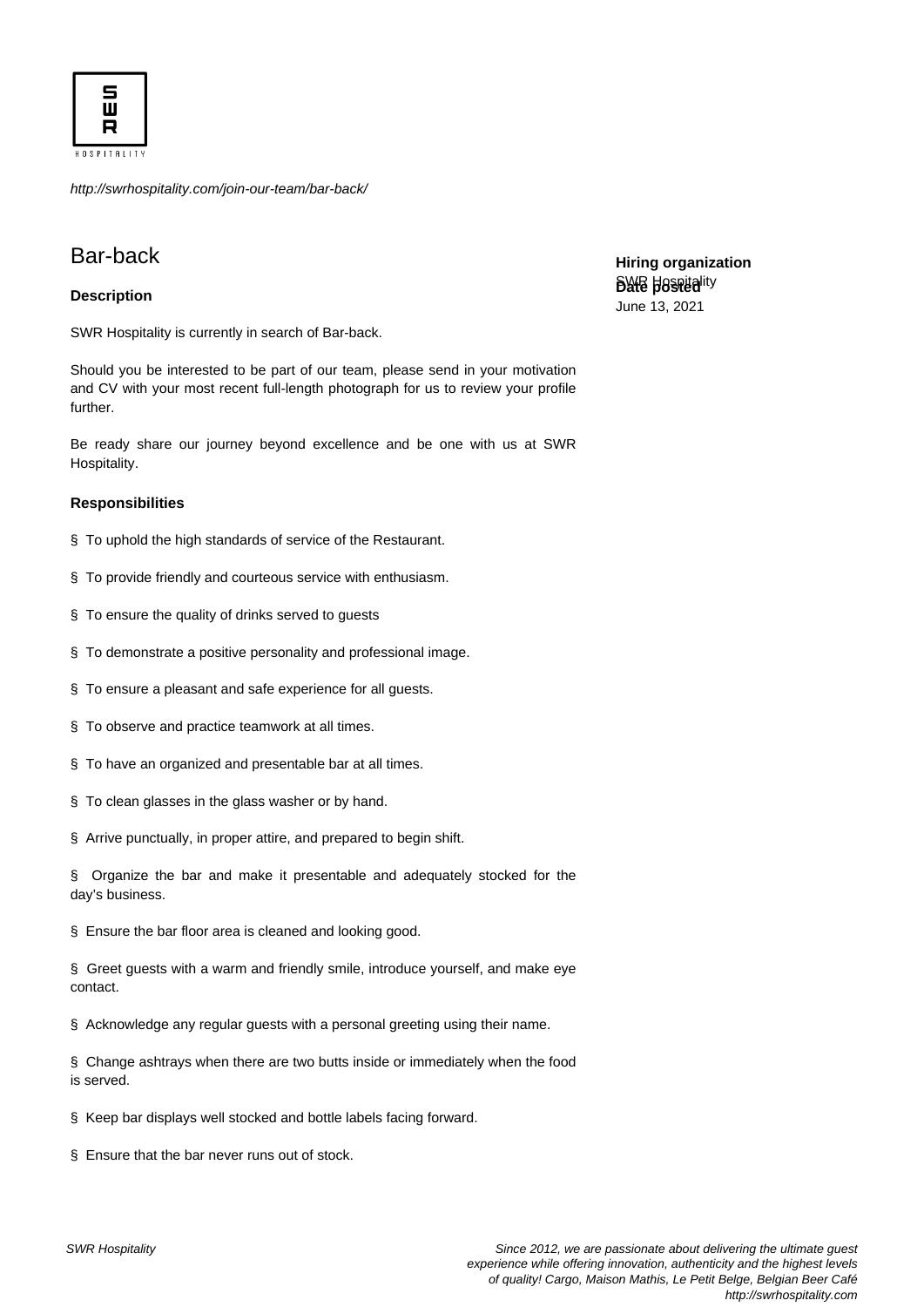§ Run to the storage area to get alcohol if any bartender runs out

- § Change kegs when required
- § Pick up empty glasses and bottles from the tables and outside the bar.
- § Wipe down tables, bar stools and bar tops. Mop floors at the end of each shift.
- § Wash glasses
- § Always ensure there is enough clean glassware

§ Prepare drink garnishes, such as wedges and twists of lime, lemon and orange. The bar back must also arrange the garnishes and cocktail supply area so that the oldest items get used first in order to minimize waste.

§ Arrange the garnishes and cocktail supply area so that the oldest items get used first in order to minimize waste.

- § Prepare and re-stock mixers, napkins, straws etc.
- § Re-stock ice when needed
- § Maintain clean cloths in each bartender's station
- § Anticipate the needs of the Barman and Bar Captain
- § Clean items and areas as instructed to do so by the Barman or bar captain.
- § Take out bags of trash and recyclables.
- § Complete all assigned duties.
- § Clean and restock the bar for the next day.
- § Check beer cooler and storeroom.
- § Enjoy your job and make it a fun experience for all.

## **Qualifications**

Previous F&B position in similar role is an advantage within standalone Restaurants or within the hotel industry. Knowledge and understanding of the UAE market and clientele. Passionate, agile, self-motivated and able to perform with excellence at all times are highly regarded characteristics.

The physical demands and work environment characteristics described here are representative of those that a colleague encounters while performing the essential functions of this job. Reasonable accommodations may be made to enable individuals with disabilities to perform the essential functions.

While performing the duties of this job, the colleague is regularly required to stand, walk, use hands to finger, handle and feel, reach with hands and arms, climb and balance, talk, hear, taste, and smell. The colleague is occasionally